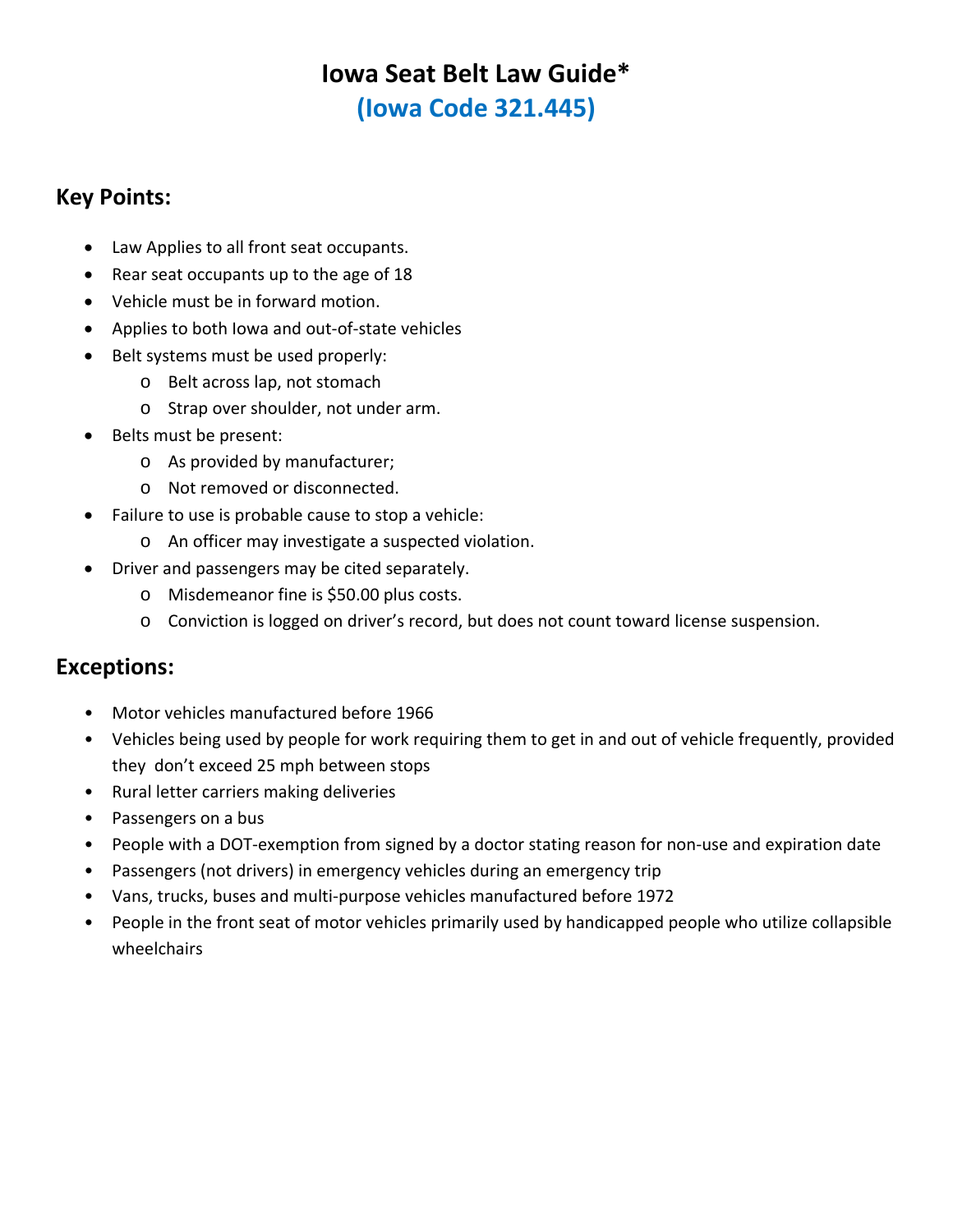### **A GUIDE TO THE IOWA CHILD RESTRAINT LAW**

*Iowa Code 321.446, Data Code 198a - as of July 2010* 

#### **Key Points:**

- **A child under 1 year old and weighing less than 20 lbs. must be secured in a rear-facing child restraint system**
- **A child age 1 up to 6 years old must be secured in a child restraint system (a safety seat or booster seat-- NOT a seat belt)**
- **A child from age 6 up to age 11 must be secured in a child restraint system or by a safety belt**
- **Rear seat occupants up to age 18 must be secured by a safety belt**

 **A "child restraint system" is a specially designed seating system, including a belt positioning sea t or a booster seat that meets federal motor vehicle safety standards.** 

- The misdemeanor fine is \$100.00, plus costs (non-moving violation) totaling at least \$195.00
- The law applies to both residents and non-residents of Iowa
- The child restraint system must be used in accordance with the manufacturer's instructions
- The child must be secured in the child restraint and the child restraint must be properly secured to the vehicle
- Non-use of a child restraint is probable cause to stop a vehicle
- An officer may investigate a suspected violation
- For unrestrained passengers age 0-13, the driver receives the citation, and for unrestrained passengers 14-17, the passenger receives the citation
- **1st offense citation will not result in conviction if driver "produces in court" proof of acquisition of child restraint**

#### **Exceptions:**

- Children certified by a physician as having a medical, physical or mental disability making restraint use inadvisable
- Children on bus, including a school bus
- Children riding on motorcycles
- Children riding in vehicles manufactured before 1966
- Children transported in authorized emergency vehicles
- Children transported by peace officers on official duty
- Children riding in motor homes except if riding in the front passenger seat (where they must be restrained)
- Children for whom a seat belt is not available due to all other belts being used (example: 4th child in back seat with only 3 belts)

This is only a guide, provided through the courtesy of

**Iowa Governor's Traffic Safety Bureau Department of Public Safety** 

Produced with Federal Highway Safety Funds 07/10 10M